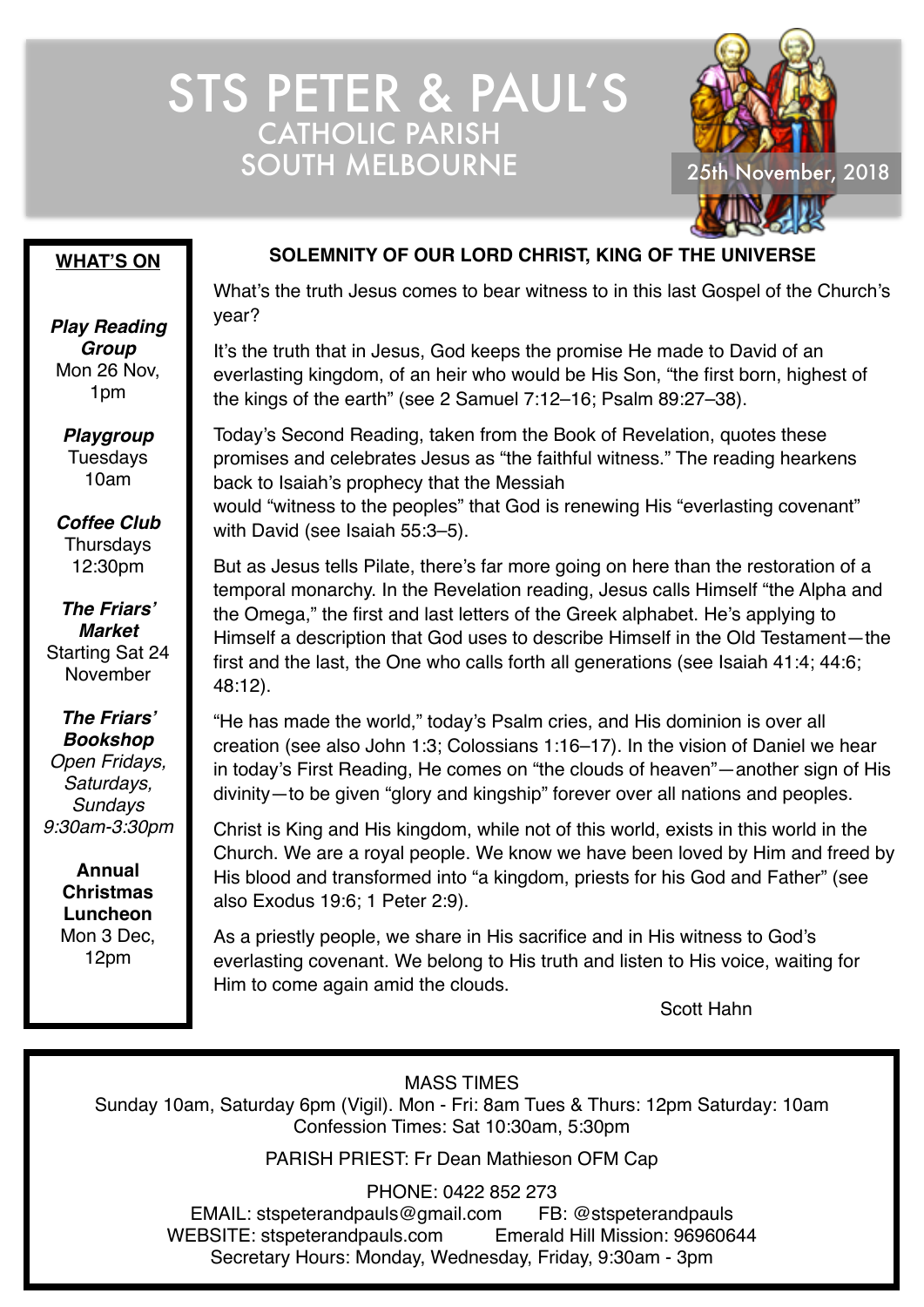*Please remember in your prayers and Masses the following people who are ill:*

Sr. Annunciata Fcj, Pauline O'Hara, Valda Hogan, Flo O'Hara, Sr. Joyce Stewart, Celestine Ressia, Peter Wood, Vandersman Family, Joanne Kilmer, Liliana Bobadilla, Ruby Roxas, Eunice Costa, Richard Fennessy, Eunice Costa, Giovanna Santarossa, James Burnes, James Watkins, Bonnie Breen, Maurita Carlisle, Jeff Martin, Naomi McSweeney, Mary Quirke, Ilse Miranda, Neil Baker, Helen Keighery,

### **CONFIRMATION MASS 2018**

Congratulations to all the candidates that will receive the Sacrament of Confirmation this Sunday

Pray for: Gabrielle Buhagiar, Lola Callan, Luke Cannard, Noah Evans, Marc Inguanti, Mark Leonard, Lewis Lupoi, Liam McCashin, Abbey McShanag

*The rite of Confirmation recalls and renews the promises made at Baptism and invokes a new outpouring of the Holy Spirit. Just as Jesus received the outpouring of the Spirit at his baptism in order to carry out his messianic mission, the Church prays that we too may receive the gifts and fruits of the Spirit that enable us to help the Body of Christ grow in unity and missionary zeal. The gift of the Spirit is communicated through the laying on of hands and anointing with sacred chrism. Saint Paul sheds lights on the meaning of these sacramental signs when he says that "God… has anointed us, by putting his seal on us and giving us his Spirit in our hearts" (2 Cor 1:21-22). Sealed with the Holy Spirit, we are configured more closely to Christ and strengthened to bear witness to him in our world. May each of us grow in gratitude for the gift received at our Confirmation and open our hearts ever more fully to the creativity of the Spirit who makes all things new.*

Pope Francis

#### **VOLUNTEER APPRECIATION DAY**

Thank you to all who helped make the event last Sunday such a wonderful time

#### **Christmas-Is-Coming Party**

The parish is hosting a Christmas-is-coming party for its Open House drop-in centre guests on 7 December. Will you volunteer to help set up the parish hall for the event on Thursday, afternoon, 6 December. Please leave you name at the back of the church if you can help for at least half an hour between 5.30 and 7.00 or contact Margaret on 0421 067 068.



#### **OUTREACH CORNER**

We're doing a bit of a drive for tins/jars of instant coffee for Open House and the food van. Any donations would be very much appreciated.